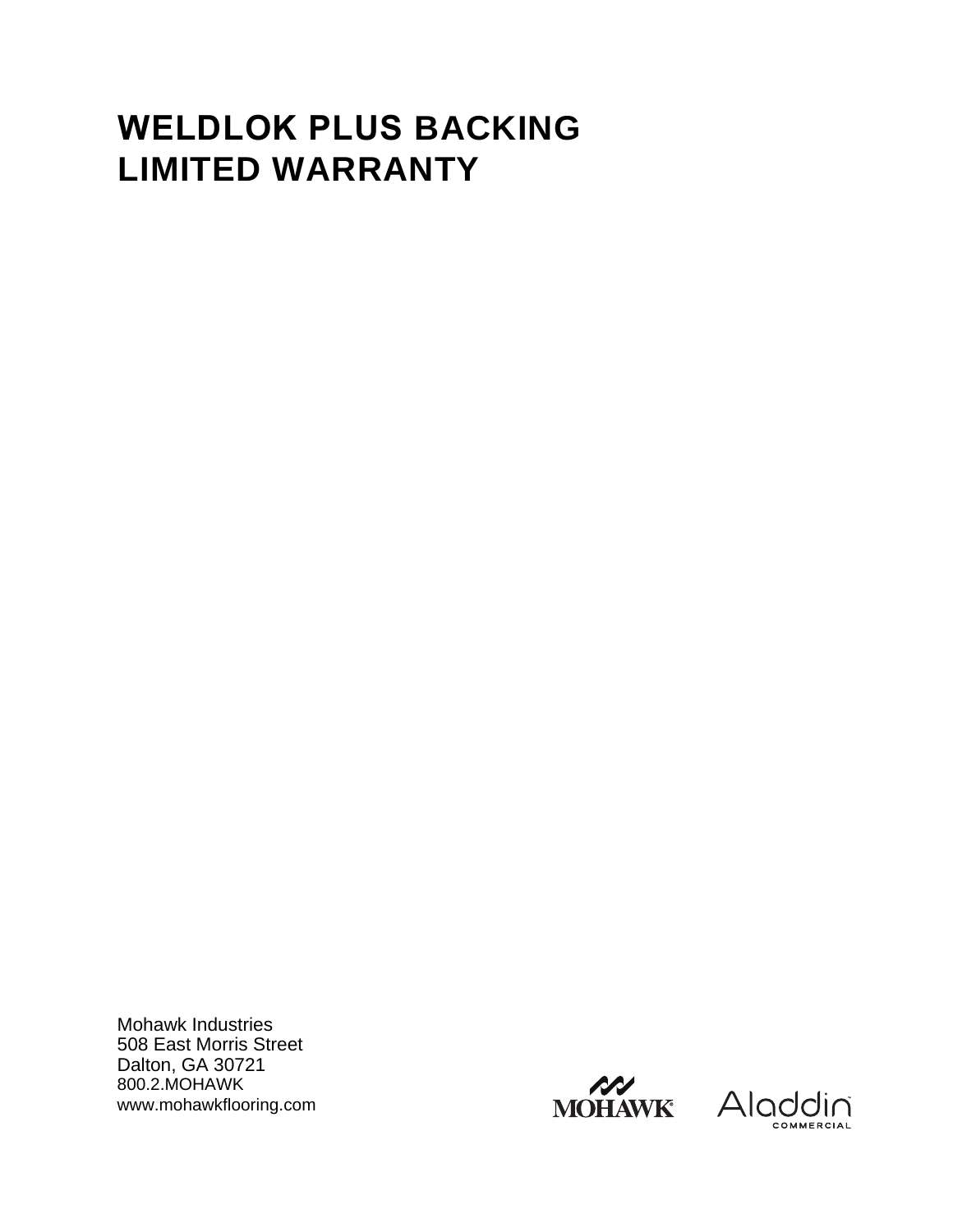This limited warranty applies only to purchasers of Weldlok Plus backed carpets by Mohawk for indoor residential or commercial installations.These warranties are effective as of March 1, 2009.

### **I. Warranty**

Provided the Weldlok Plus backed carpet has been properly installed and maintained in the specified residential or commercial location in strict accordance with Mohawk's instructions and procedures and the purchaser meets its obligations hereunder, Mohawk (subject to the following limitations and remedies) warrants to the purchaser for the life of the carpet\* the following:

- **1. WEAR –** Mohawk warrants that the carpet will not wear more than 10% of its surface pile weight from abrasive wear. Abrasive wear means fiber loss from the carpet through normal abrasion, not crushing or flattening of the carpet pile in any area, nor staining, soiling, fading, or change in carpet appearance, nor fiber loss due to abnormal usage of the carpet.
- **2. DELAMINATION –** Mohawk warrants that the Weldlok Plus backing will not delaminate. Chair pads are not required for this warranty but are recommended for maximum appearance retention.
- **3. TUFT BIND –** Mohawk warrants that its high performance Weldlok Plus backed products will provide superior tuft bind capabilities in high traffic environments for the life of the carpet. Any failure to perform with respect to tuft bind will be independently evaluated and remedied if a product defect is responsible for substandard performance.
- **4. EDGE RAVEL –** Mohawk warrants that Weldlok Plus backed carpet will not have continuous ends coming out at lengthwise seams. Seam sealer is required during installation for this warranty to be in effect.
- **5. ZIPPERING –** Mohawk warrants that Weldlok Plus backed carpet will not zipper or develop continuous "pile yarn runners".
- **6. DIMENSIONAL STABILITY –** Mohawk warrants that Weldlok Plus backed carpet will not lose it's dimensional stability (i.e., shrink, grow) due to normal variations in atmospheric changes (temperature and/or humidity), or when maintained in accordance with Mohawk's recommended maintenance procedures.

### **II. Limitations – This Warranty Does Not Include:**

- **1.** Disfigurement or damage caused by abnormal use or any damage to the carpet not arising out of defects in the carpet. For example, the warranty does not cover tears, burns, pulls, cuts, installation on stairs, damage resulting from improper cleaning agents or methods, or damage in transit.
- **2.** Edge ravel where carpet is cut for access to floor outlets and around trench header ducts or when seam sealer is not applied during installation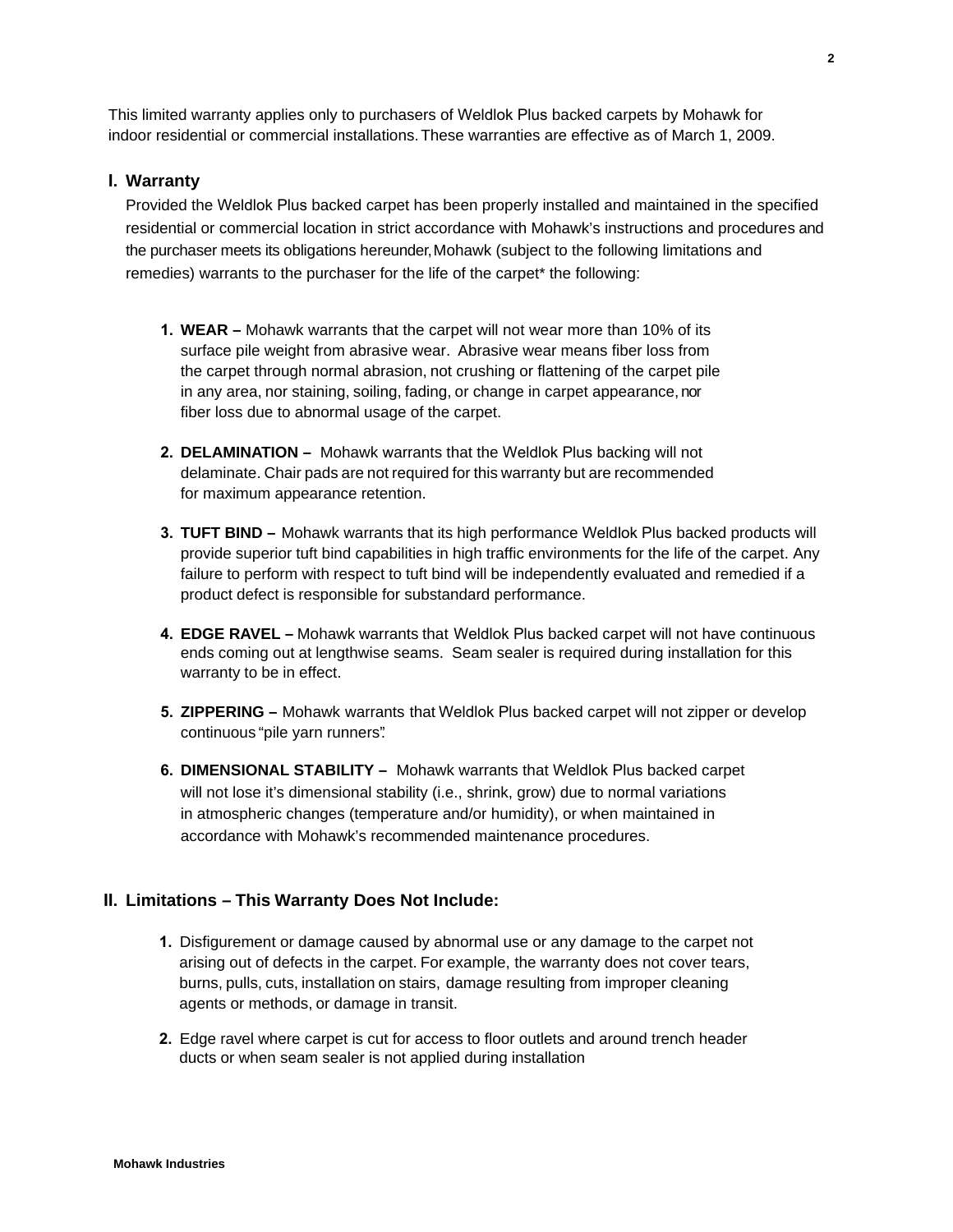- **3.** Abuse by any athletic equipment such as roller skates, ski boots, or golf shoes.
- **4.** Differential fading from light exposure, dye lot differences, or soiling.
- **5.** Any condition that would have been visible upon inspection prior to installation.
- **6.** Any condition resulting from other than ordinary wear, or from any use for which the product was not designed.

#### **III. Obligations of Purchaser:**

Purchaser must notify the Retailer where the carpet was purchased in writing within the specified warranty period. Be sure to describe the specific problem, and include a copy of the invoice. The Retailer will take appropriate action, including the notification of Mohawk if necessary.

If you are unable to contact the original Retailer or a satisfactory response was not found, please write to Mohawk at:

**Mohawk Industries Attention: After Sales Service Department PO Box 12069 Calhoun, GA 30703**

#### **IV. Warranty Remedies:**

- **1.**  After receipt of proper written notice of claim, Mohawk will designate a representative to inspect the carpet with purchaser's representative and Mohawk will meet all warranty obligations.
- **2.** Subject to any monetary adjustment as may be agreed upon in writing by Mohawk, and subject to the above warranty limitations and purchaser obligations, Mohawk shall repair or, in its sole discretion, replace any carpet sold by it containing a defect covered by the above carpet warranty, at no expense to purchaser.
- **3.** Any replacement will be made with a comparable product selected by Mohawk from the then-current Mohawk running line. However, Mohawk's obligation shall not include the reimbursment of any indirect costs or incidental or consequential damages, however incurred. By way of example and not limitation, damages arising from the interruption of use of the spaces affected or expenses in removing furniture from the affected area shall not be included in its obligation.